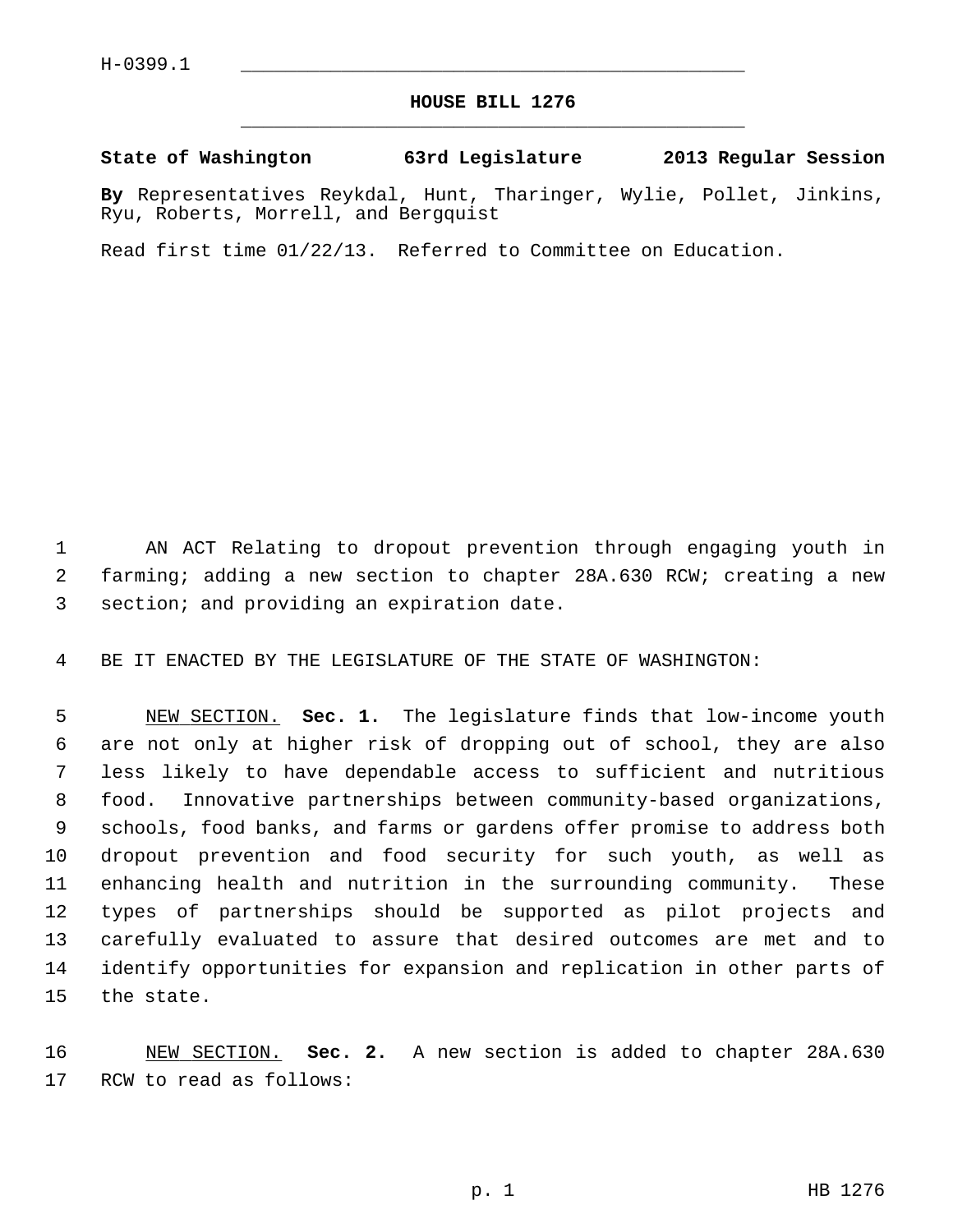1 (1) The dropout prevention through farm engagement pilot project is 2 established for a three-year period beginning in the 2013-14 school 3 year.

 4 (2) The office of the superintendent of public instruction shall 5 select two pilot projects from school districts that agree to partner 6 with community-based organizations, food banks, and farms or gardens to 7 establish an alternative high school program targeted primarily to at- 8 risk youth as provided in subsection (3) of this section. One of the 9 selected projects must be a currently operating program with a record 10 of success in engaging low-income and disengaged youth. The second 11 selected project must create a new program in a different community.

12 (3) Dropout prevention through farm engagement pilot projects must 13 have the following characteristics:

14 (a) Primarily target low-income and disengaged youth who have 15 dropped out or are at risk of dropping out of high school;

16 (b) Provide participating youth with opportunities for community 17 service such as building food gardens for low-income families and work-18 based learning and employment during the school year and during the 19 summer through a farm or garden program;

20 (c) Provide participating youth with opportunities to earn core 21 credits and elective credits toward high school graduation, including 22 but not limited to science, health, and career and technical education 23 credits;

24 (d) Offer youth development support and services to participating 25 youth including social emotional learning, counseling, leadership 26 training, and career and college guidance; and

27 (e) Improve food security for participating youth and the community 28 through the farm or garden program.

29 (4) For each annual average full-time equivalent student enrolled 30 in the pilot project, including enrollment during the summer months, 31 the participating school district shall receive a basic education 32 allocation as calculated under RCW 28A.150.260 and the omnibus 33 appropriations act for a skill center student. The allocation under 34 this subsection does not apply to a student's enrollment in courses of 35 study that are not part of the pilot project. The allocations provided 36 for the pilot project may be used to supplement other district and 37 community funds to operate the project and to provide summer employment 38 stipends for participating youth.